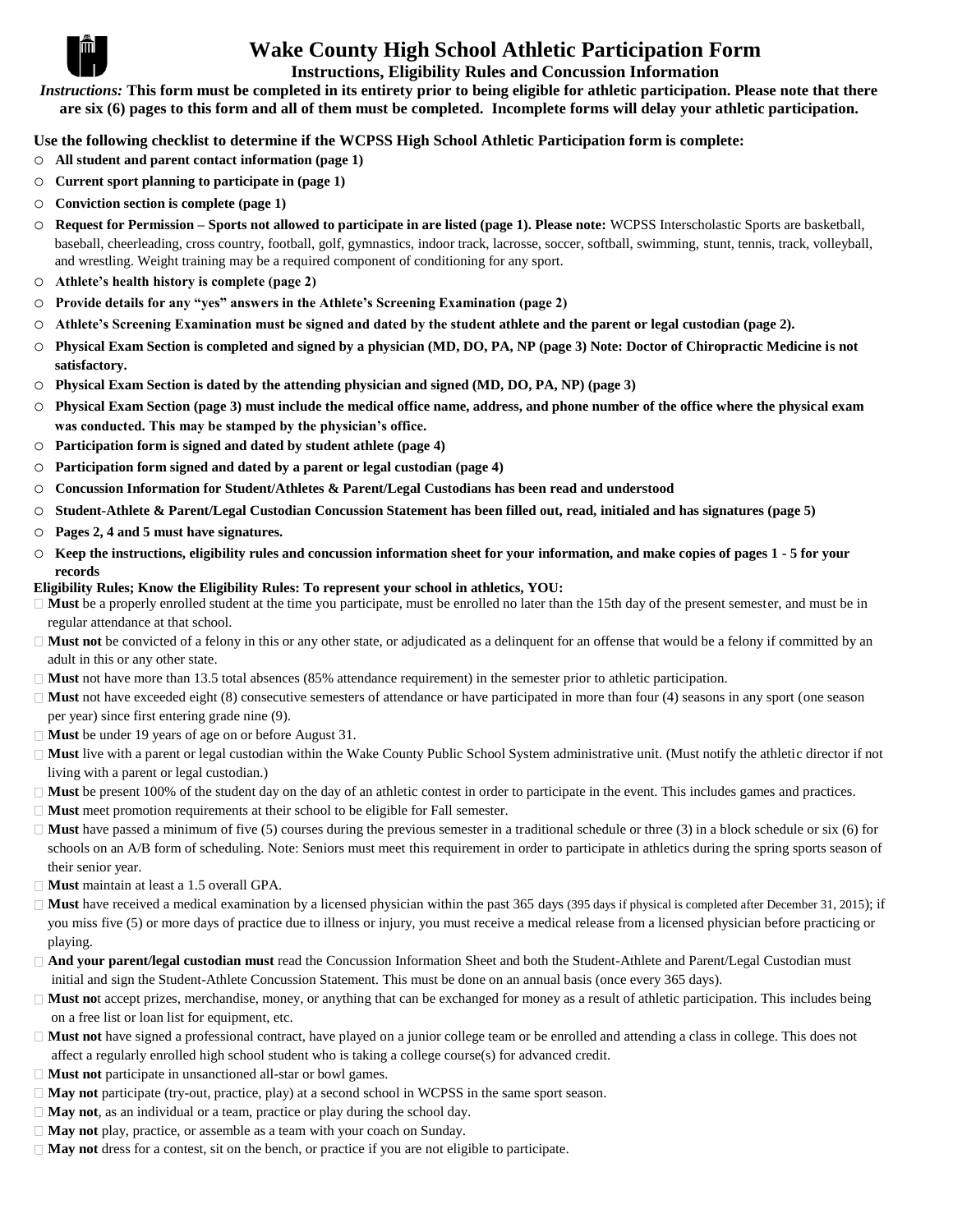# Gfeller-Waller NCHSAA Student-Athlete & Parent/Legal Custodian **Concussion Information Sheet**

**What is a concussion?** A concussion is an injury to the brain caused by a direct or indirect blow to the head. It results in your brain not working as it should. It may or may not cause you to black out or pass out. It can happen to you from a fall, a hit to the head, or a hit to the body that causes your head and your brain to move quickly back and forth.

**How do I know if I have a concussion?** There are many signs and symptoms that you may have following a concussion. A concussion can affect your thinking, the way your body feels, your mood, or your sleep. Here is what to look for:

| <b>Thinking/Remembering</b>            | <b>Physical</b>                     | <b>Emotional/Mood</b>          | <b>Slee</b>              |
|----------------------------------------|-------------------------------------|--------------------------------|--------------------------|
| Difficulty thinking clearly            | Headache                            | Irritability-things bother you | Sleeping more than usual |
|                                        | Fuzzy or blurry vision              | more easily                    | Sleeping less than usual |
| Taking longer to figure things out     |                                     | Sadness                        |                          |
| Difficulty concentrating               | Feeling sick to your stomach/queasy |                                | Trouble falling asleep   |
|                                        |                                     | Being more moody               |                          |
| Difficulty remembering new information | Vomiting/throwing up                |                                | Feeling tired            |
|                                        |                                     | Feeling nervous or worried     |                          |
|                                        | <b>Dizziness</b>                    | Crying more                    |                          |
|                                        | Balance problems                    |                                |                          |
|                                        |                                     |                                |                          |
|                                        | Sensitivity to noise or light       |                                |                          |
|                                        |                                     |                                |                          |

*Table is adapted from the Centers for Disease Control and Prevention (http://www.cdc.gov/concussion/)*

**What should I do if I think I have a concussion?** If you are having any of the signs or symptoms listed above, you should tell your parents, coach, athletic trainer or school nurse so they can get you the help you need. If a parent notices these symptoms, they should inform the school nurse or athletic trainer.

**When should I be particularly concerned?** If you have a headache that gets worse over time, you are unable to control your body, you throw up repeatedly or feel more and more sick to your stomach, or your words are coming out funny/slurred, you should let an adult like your parent or coach or teacher know right away, so they can get you the help you need before things get any worse. **What** are some of the problems that may affect me after a concussion? You may have trouble in some of your stomach, or your words are coming out funny/slurred, you should let an adult like your parent or coach or teache k

some of your classes at school or even with activities at home. If you continue to play or return to play too early with a concussion, you may have long term trouble remembering things or paying attention, headaches may last a long time, or personality changes can occur Once you have a concussion, youare more likely to have another concussion.

**How do I know when it's ok to return to physical activity and my sport after a concussion?** After telling your coach, your parents, and any medical personnel around that you think you have a concussion, you will probably be seen by a doctor trained in helping people with concussions. Your school and your parents can help you decide who is best to treat you and help to make the decision on when you should return to activity/play or practice. Your school will have a policy in place for how to treat concussions. You should not return to play or practice on the same day as your suspected concussion.

You should not have any symptoms at rest or during/after activity when you return to play, as this is *a sign your brain has not recovered from the injury.*

*This information is provided to you by the UNC Matthew Gfeller Sport-Related TBI Research Center, North Carolina Medical Society, North Carolina Athletic Trainers' Association, Brain Injury Association of North Carolina, North Carolina Neuropsychological Society, and North Carolina High School Athletic Association.*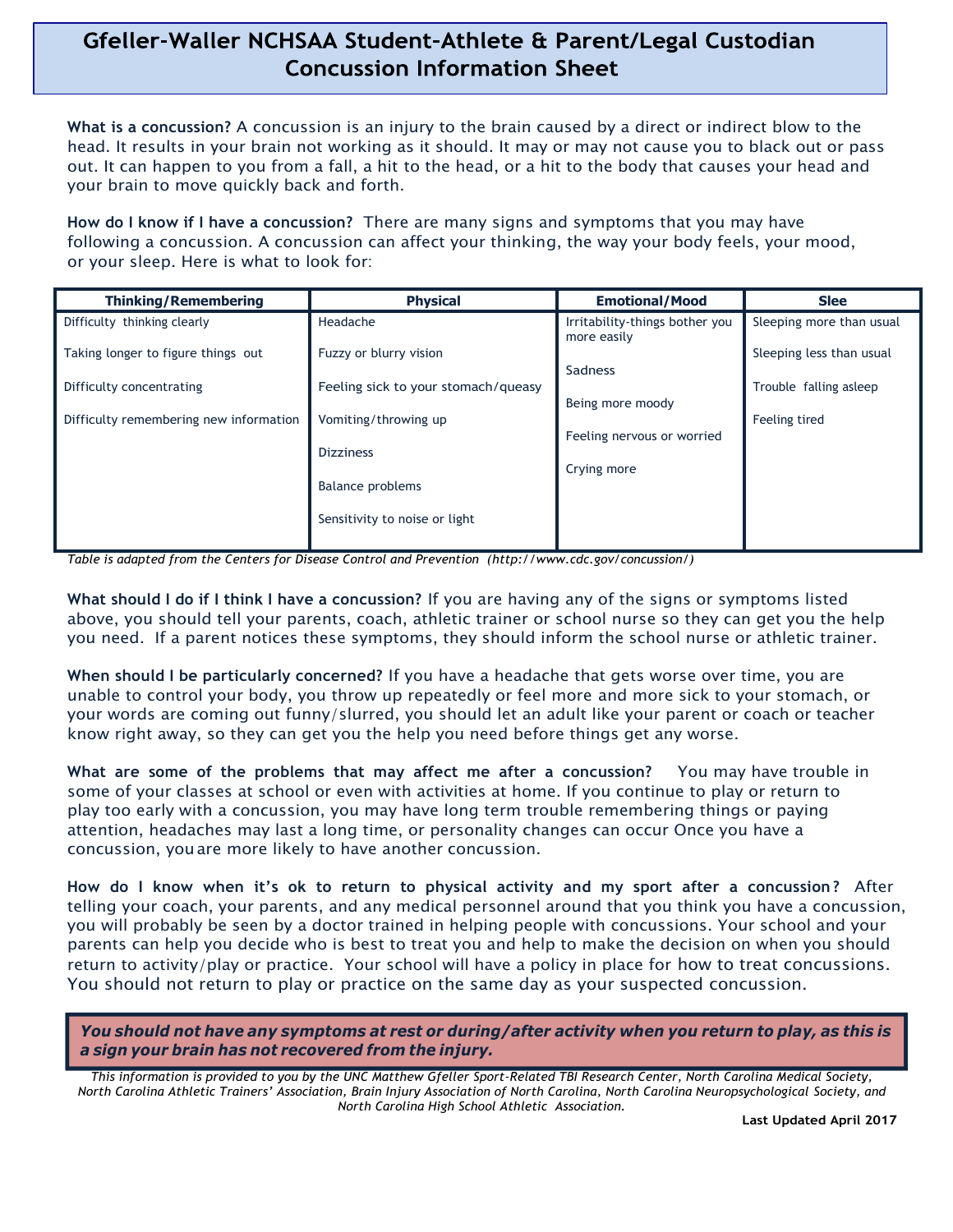# NAME:  $\text{Class of } \square$

Class of

# Wake County High School Athletic Participation Form *Please Print or Type*

| Athlete's Name:                                  |                                                            |                                                                                                            | $\qquad \qquad \text{Class of:}$                                                                                                                                                                                               |
|--------------------------------------------------|------------------------------------------------------------|------------------------------------------------------------------------------------------------------------|--------------------------------------------------------------------------------------------------------------------------------------------------------------------------------------------------------------------------------|
|                                                  | (Last)                                                     | (First)                                                                                                    | (Middle)                                                                                                                                                                                                                       |
| Student ID and the Student ID and the Student ID |                                                            |                                                                                                            |                                                                                                                                                                                                                                |
|                                                  |                                                            |                                                                                                            |                                                                                                                                                                                                                                |
|                                                  |                                                            |                                                                                                            |                                                                                                                                                                                                                                |
|                                                  |                                                            |                                                                                                            |                                                                                                                                                                                                                                |
|                                                  |                                                            |                                                                                                            |                                                                                                                                                                                                                                |
|                                                  |                                                            |                                                                                                            |                                                                                                                                                                                                                                |
|                                                  |                                                            | *Please note the residency requirements and definition of legal custodian on page 4 of this document.      |                                                                                                                                                                                                                                |
|                                                  |                                                            |                                                                                                            |                                                                                                                                                                                                                                |
|                                                  |                                                            |                                                                                                            | Family Physician: Phone # Phone # Phone # Orthopedist: Phone # Phone # Phone # Phone # Phone # Phone # Phone # Phone # Phone # Phone # Phone # Phone # Phone # Phone # Phone # Phone # Phone # Phone # Phone # Phone # Phone # |
|                                                  |                                                            |                                                                                                            |                                                                                                                                                                                                                                |
|                                                  |                                                            |                                                                                                            |                                                                                                                                                                                                                                |
|                                                  |                                                            |                                                                                                            |                                                                                                                                                                                                                                |
|                                                  |                                                            | Attach necessary documentation for Medical Alerts such as allergic reactions, contacts, etc.               |                                                                                                                                                                                                                                |
|                                                  |                                                            |                                                                                                            |                                                                                                                                                                                                                                |
|                                                  |                                                            | <b>Convictions:</b> Check the box that applies to, <b>Convictions</b> (student name):                      |                                                                                                                                                                                                                                |
| П                                                | felony if committed by an adult in this or any other state |                                                                                                            | <b>Is not convicted</b> of a felony in this or any other state OR <b>adjudicated</b> as a delinguent for an offense that would be a                                                                                            |
| $\Box$                                           | Is convicted of a felony in this or any other state        |                                                                                                            |                                                                                                                                                                                                                                |
| П                                                |                                                            |                                                                                                            | Is adjudicated as a delinquent for an offense that would be a felony if committed by an adult in this or any other state                                                                                                       |
|                                                  |                                                            | The following must be completed if the student is convicted of a felony or is adjudicated as a delinquent: |                                                                                                                                                                                                                                |
|                                                  |                                                            |                                                                                                            |                                                                                                                                                                                                                                |
|                                                  |                                                            |                                                                                                            |                                                                                                                                                                                                                                |
|                                                  |                                                            |                                                                                                            |                                                                                                                                                                                                                                |
|                                                  |                                                            |                                                                                                            |                                                                                                                                                                                                                                |

**Insurance:** The Wake County Public School System (WCPSS) furnishes an Interscholastic Athletic Insurance Policy that provides limited benefits for all students in the system who participate in high school sponsored and supervised interscholastic athletic activities. The policy provides excess coverage for students with other insurance coverage, but it pays only when other benefits have been exhausted. In cases in which a student has no other coverage with either a commercial insurance agency, Medicare, or Medicaid, the WCPSS athletic insurance policy is the primary policy.

If your son or daughter should be injured while participating in a high school sponsored or supervised interscholastic athletic event, the following procedures must be followed to process a claim under the insurance provided by WCPSS:

- Pick up a claim form at your school.
- See a physician within 30 days of the injury.
- Complete and submit the Accident Claim form. The claim form must be filed with the insurance company within 60 days of the injury and should include the Explanation of Benefits form from your primary insurance carrier. Please list below the name of your primary insurance carrier and policy number.

**Request for Permission:** We, the student's parent/legal custodian, give my consent for the above-named student to represent his/her school in interscholastic sports, **except for those sports indicated by listing here:** 

\_\_\_\_\_\_\_\_\_\_\_\_\_\_, \_\_\_\_\_\_\_\_\_\_\_\_\_\_\_, \_\_\_\_\_\_\_\_\_\_\_\_\_\_\_, \_\_\_\_\_\_\_\_\_\_\_\_\_\_, \_\_\_\_\_\_\_\_\_\_\_\_\_\_, \_\_\_\_\_\_\_\_\_\_\_\_\_\_\_. **Please note:**

WCPSS Interscholastic Sports are basketball, baseball, cheerleading, cross country, football, golf, gymnastics, indoor track, lacrosse, soccer, softball, swimming, stunt, tennis, track, volleyball and wrestling. Weight training may be a required component of conditioning for any sport.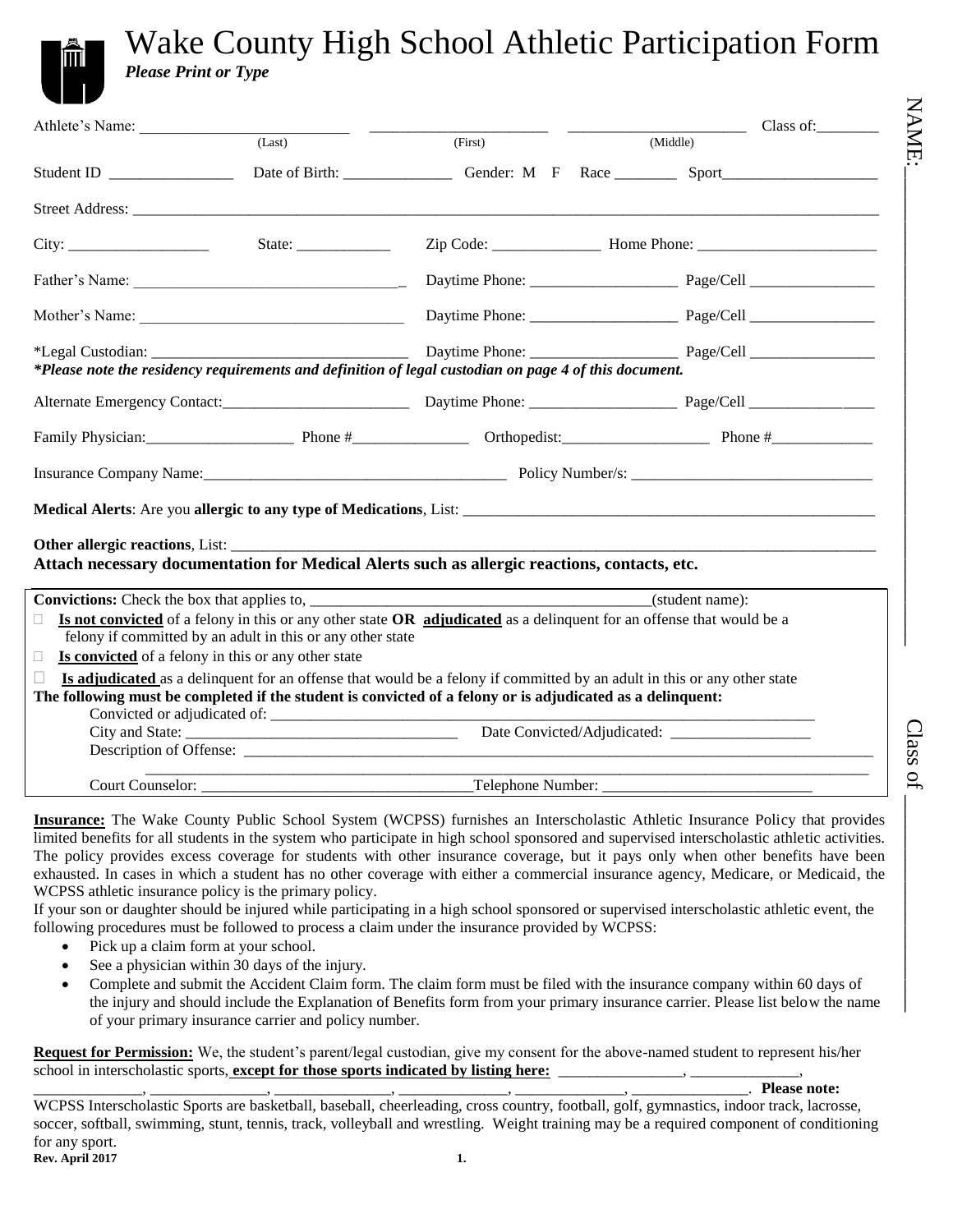# **NORTH CAROLINA HIGH SCHOOL ATHLETIC ASSOCIATION SPORT PREPARTICIPATION EXAMINATION FORM**

**Patient's Name:** \_\_\_\_\_\_\_\_\_\_\_\_\_\_\_\_\_\_\_\_\_\_\_\_\_\_\_\_\_\_\_\_\_\_\_\_\_\_\_\_\_\_\_\_\_\_\_\_\_\_\_\_ **Age:** \_\_\_\_\_\_ **Sex: \_\_\_\_\_**

*This is a screening examination for participation in sports. This does not substitute for a comprehensive examination with your child's regular physician where important preventive health information can be covered.*

**Athlete's Directions:** Please review all questions with your parent or legal custodian and answer them to the best of your knowledge. **Parent's Directions:** Please assure that all questions are answered to the best of your knowledge. If you do not understand or don't know the answer to a question please ask your doctor. Not disclosing accurate information may put your child at risk during sports activity.

**Physician's Directions:** We recommend carefully reviewing these questions and clarifying any positive or Don't Know answers.

| <b>Explain "Yes" answers below</b>                                                                                                                                                                       | Yes    | N <sub>o</sub> | Don't                |
|----------------------------------------------------------------------------------------------------------------------------------------------------------------------------------------------------------|--------|----------------|----------------------|
|                                                                                                                                                                                                          |        |                | know                 |
| 1. Does the athlete have any chronic medical illnesses [diabetes, asthma (exercise asthma), kidney problems, etc.]?<br>List:                                                                             | $\Box$ | $\Box$         | $\Box$               |
| Is the athlete presently taking any medications or pills?                                                                                                                                                | $\Box$ | $\Box$         | $\Box$               |
| Does the athlete have any allergies (medicine, bees or other stinging insects, latex)?<br>3.                                                                                                             | $\Box$ | $\Box$         | $\Box$               |
| Does the athlete have the sickle cell trait?<br>4.                                                                                                                                                       | $\Box$ | $\Box$         | $\Box$               |
| Has the athlete ever had a head injury, been knocked out, or had a concussion?<br>5.                                                                                                                     | $\Box$ | $\Box$         | $\Box$               |
| Has the athlete ever had a heat injury (heat stroke) or severe muscle cramps with activities?<br>6.                                                                                                      | $\Box$ | $\Box$         | $\Box$               |
| Has the athlete ever passed out or nearly passed out DURING exercise, emotion or startle?<br>7.                                                                                                          | $\Box$ | $\Box$         | $\Box$               |
| Has the athlete ever fainted or passed out AFTER exercise?<br>8.                                                                                                                                         | $\Box$ | $\Box$         | $\Box$               |
| Has the athlete had extreme fatigue (been really tired) with exercise (different from other children)?<br>9.                                                                                             | $\Box$ | $\Box$         | $\Box$               |
| 10. Has the athlete ever had trouble breathing during exercise, or a cough with exercise?                                                                                                                | $\Box$ | $\Box$         | $\Box$               |
| 11. Has the athlete ever been diagnosed with exercise-induced asthma?                                                                                                                                    | $\Box$ | $\Box$         | $\Box$               |
| 12. Has a doctor ever told the athlete that they have high blood pressure?                                                                                                                               | $\Box$ | $\Box$         | $\Box$               |
| 13. Has a doctor ever told the athlete that they have a heart infection?                                                                                                                                 | $\Box$ | $\Box$         | $\Box$               |
| 14. Has a doctor ever ordered an EKG or other test for the athlete's heart, or has the athlete ever been told they have a                                                                                | $\Box$ | $\Box$         | $\Box$               |
| murmur?                                                                                                                                                                                                  |        |                |                      |
| 15. Has the athlete ever had discomfort, pain, or pressure in his chest during or after exercise or complained of their                                                                                  | $\Box$ | $\Box$         | $\Box$               |
| heart "racing" or "skipping beats"?                                                                                                                                                                      |        |                |                      |
| 16. Has the athlete ever had a seizure or been diagnosed with an unexplained seizure problem?                                                                                                            | $\Box$ | $\Box$         | $\Box$               |
| 17. Has the athlete ever had a stinger, burner or pinched nerve?                                                                                                                                         | $\Box$ | $\Box$         | $\Box$               |
| 18. Has the athlete ever had any problems with their eyes or vision?                                                                                                                                     | $\Box$ | $\Box$         | $\Box$               |
| 19. Has the athlete ever sprained/strained, dislocated, fractured, broken or had repeated swelling or other injury of                                                                                    | $\Box$ | $\Box$         | $\Box$               |
| any bones or joints?<br>$\Box$ Head<br>$\Box$ Shoulder                                                                                                                                                   |        |                |                      |
| $\Box$ Neck<br>$\Box$ Elbow<br>$\Box$ Knee<br>$\Box$ Chest<br>$\Box$ Hip<br>$\Box$ Thigh<br>$\Box$ Ankle<br>$\Box$ Forearm $\Box$ Shin/calf<br>$\Box$ Back<br>$\Box$ Wrist<br>$\Box$ Hand<br>$\Box$ Foot |        |                |                      |
| 20. Has the athlete ever had an eating disorder, or do you have any concerns about your eating habits or weight?                                                                                         | $\Box$ | $\Box$         | $\Box$               |
| 21. Has the athlete ever been hospitalized or had surgery?                                                                                                                                               | $\Box$ | $\Box$         | $\Box$               |
| 22. Has the athlete had/been: 1. Little interest or pleasure in doing things; 2. Feeling down, depressed, or hopeless                                                                                    |        |                | $\overline{\square}$ |
| for more than 2 weeks in a row; 3. Feeling bad about himself/herself that they are a failure, or let their family down;                                                                                  |        |                |                      |
| 4. Thoughts that he/she would be better off dead or hurting themselves?                                                                                                                                  |        |                |                      |
| 23. Has the athlete had a medical problem or injury since their last evaluation?                                                                                                                         | $\Box$ | $\Box$         | $\Box$               |
| <b>FAMILY HISTORY</b>                                                                                                                                                                                    | $\Box$ | $\Box$         | $\overline{\square}$ |
| 24. Has any family member had a sudden, unexpected death before age 50 (including from sudden infant death                                                                                               | $\Box$ | $\Box$         | $\overline{\square}$ |
| syndrome [SIDS], car accident, drowning)?                                                                                                                                                                |        |                |                      |
| 25. Has any family member had unexplained heart attacks, fainting or seizures?                                                                                                                           | $\Box$ | $\Box$         | $\Box$               |
| 26. Does the athlete have a father, mother or brother with sickle cell disease?                                                                                                                          | $\Box$ | $\Box$         | $\Box$               |

### Elaborate on any positive (yes) answers:

### **\_\_\_\_\_\_\_\_\_\_\_\_\_\_\_\_\_\_\_\_\_\_\_\_\_\_\_\_\_\_\_\_\_\_\_\_\_\_\_\_\_\_\_\_\_\_\_\_\_\_\_\_\_\_\_If additional space is needed attach a separate sheet**

*By signing below I agree that I have reviewed and answered each question above. Every question is answered completely and is correct to the best of my knowledge. Furthermore, as parent or legal custodian, I give consent for this examination and give permission for my child to participate in sports.*

Signature of parent/legal custodian: \_\_\_\_\_\_\_\_\_\_\_\_\_\_\_\_\_\_\_\_\_\_\_\_\_\_\_\_\_\_\_\_\_\_\_\_\_\_\_\_ Date: \_\_\_\_\_\_\_\_\_\_\_\_\_\_\_\_\_\_

Signature of Athlete: \_\_\_\_\_\_\_\_\_\_\_\_\_\_\_\_\_\_\_\_\_\_\_\_\_\_\_\_\_\_\_Date: \_\_\_\_\_\_\_\_\_\_\_\_\_\_\_\_\_\_Phone #: \_\_\_\_\_\_\_\_\_\_\_\_\_\_\_\_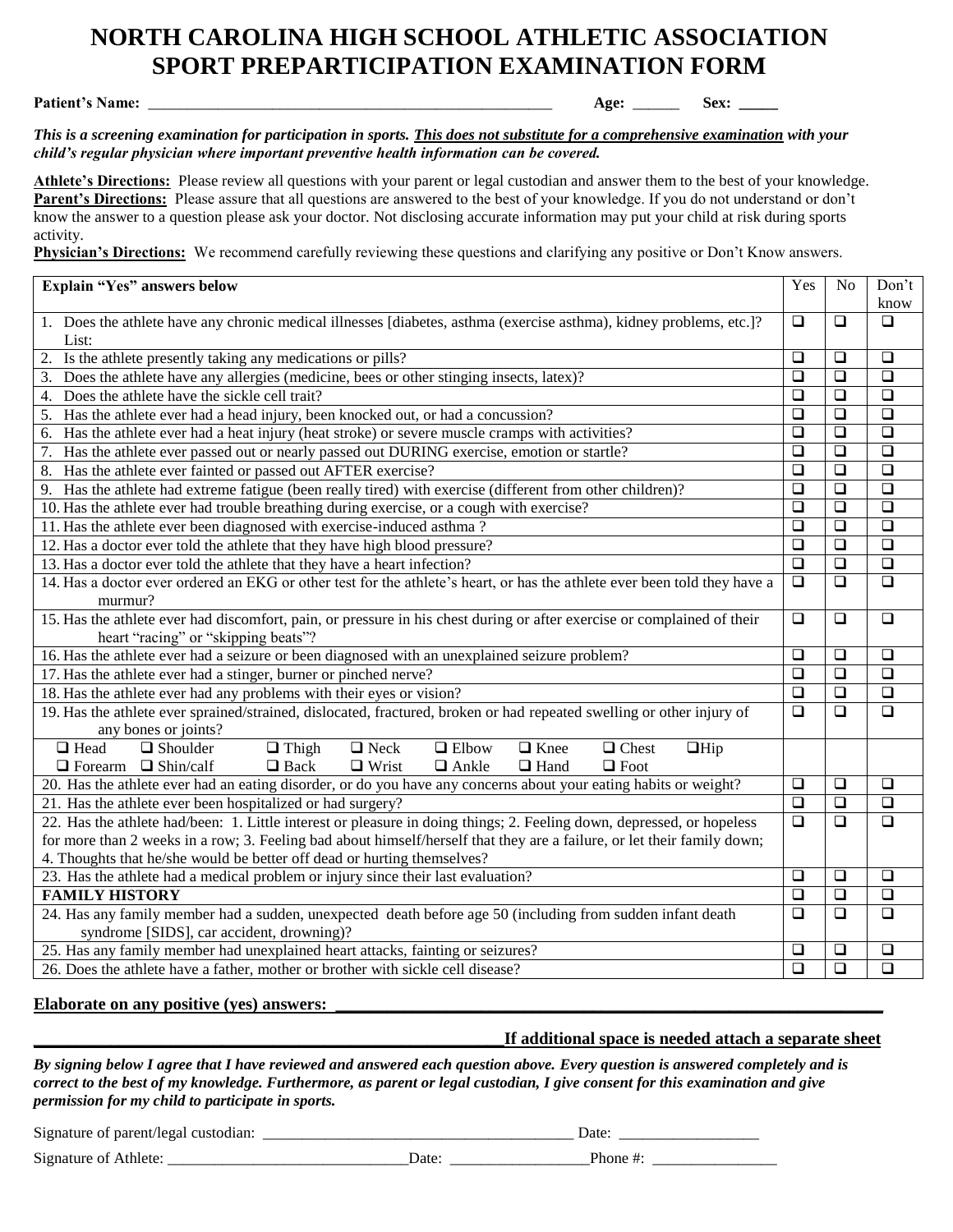| <b>Athlete's Name</b> |               |                | Age      | Date of Birth |              |
|-----------------------|---------------|----------------|----------|---------------|--------------|
| <b>Height</b>         | <b>Weight</b> | BP             | $%$ ile) | $%$ ile)      | <b>Pulse</b> |
| Vision R 20/          | L20/          | Corrected: Y N |          |               |              |

### *Physical Examination (Below Must be Completed by Licensed Physician, Nurse Practitioner or Physician Assistant)*

|                                                                                                          |               | These are required elements for all examinations                    |    |                 |                                                                               |
|----------------------------------------------------------------------------------------------------------|---------------|---------------------------------------------------------------------|----|-----------------|-------------------------------------------------------------------------------|
|                                                                                                          | <b>NORMAL</b> | <b>ABNORMAL</b>                                                     |    |                 | <b>ABNORMAL FINDINGS</b>                                                      |
| <b>PULSES</b>                                                                                            |               |                                                                     |    |                 |                                                                               |
| <b>HEART</b>                                                                                             |               |                                                                     |    |                 |                                                                               |
| <b>LUNGS</b>                                                                                             |               |                                                                     |    |                 |                                                                               |
| <b>SKIN</b>                                                                                              |               |                                                                     |    |                 |                                                                               |
| NECK/BACK                                                                                                |               |                                                                     |    |                 |                                                                               |
| <b>SHOULDER</b>                                                                                          |               |                                                                     |    |                 |                                                                               |
| <b>KNEE</b>                                                                                              |               |                                                                     |    |                 |                                                                               |
| <b>ANKLE/FOOT</b>                                                                                        |               |                                                                     |    |                 |                                                                               |
| <b>Other Orthopedic</b>                                                                                  |               |                                                                     |    |                 |                                                                               |
| <b>Problems</b>                                                                                          |               |                                                                     |    |                 |                                                                               |
|                                                                                                          |               | Optional Examination Elements - Should be done if history indicates |    |                 |                                                                               |
| <b>HEENT</b>                                                                                             |               |                                                                     |    |                 |                                                                               |
| <b>ABDOMINAL</b>                                                                                         |               |                                                                     |    |                 |                                                                               |
| <b>GENITALIA (MALES)</b>                                                                                 |               |                                                                     |    |                 |                                                                               |
| <b>HERNIA (MALES)</b>                                                                                    |               |                                                                     |    |                 |                                                                               |
| *** C. Medical Waiver Form must be attached (for the condition of:<br>□<br>D. Not cleared for:<br>$\Box$ |               | $\begin{array}{c}\n\hline\n\end{array}$<br>$\Box$ Collision         |    |                 | □ Non-contact _______Strenuous ______Moderately strenuous ______Non-strenuous |
| Due to:                                                                                                  |               |                                                                     |    |                 |                                                                               |
|                                                                                                          |               |                                                                     |    |                 |                                                                               |
|                                                                                                          |               |                                                                     |    |                 |                                                                               |
| Additional Recommendations/Rehab Instructions: New York 2014 19:30 19:40                                 |               |                                                                     |    |                 |                                                                               |
|                                                                                                          |               |                                                                     |    |                 |                                                                               |
|                                                                                                          |               |                                                                     |    |                 |                                                                               |
|                                                                                                          |               |                                                                     |    |                 |                                                                               |
|                                                                                                          |               |                                                                     |    |                 |                                                                               |
|                                                                                                          |               |                                                                     |    |                 |                                                                               |
| Name of Physician/Extender:                                                                              |               |                                                                     | MD | <b>DO</b><br>PA | <b>NP</b>                                                                     |
| (Signature and circle of designated degree required)                                                     |               |                                                                     |    |                 |                                                                               |
|                                                                                                          |               |                                                                     |    |                 | <b>Physician Office Stamp:</b>                                                |
| Date of exam:                                                                                            |               |                                                                     |    |                 |                                                                               |
|                                                                                                          |               |                                                                     |    |                 |                                                                               |
|                                                                                                          |               |                                                                     |    |                 |                                                                               |

(\*\*\* The following are considered disqualifying until appropriate medical and parental releases are obtained: post-operative clearance, acute infections, obvious growth retardation, uncontrolled diabetes, severe visual or auditory impairment, pulmonary insufficiency, organic heart disease or Stage 2 hypertension, enlarged liver or spleen, a chronic musculoskeletal condition that limits ability for safe exercise/sport (i.e. Klippel-Feil anomaly, Sprengel's deformity), history of uncontrolled seizures, absence of/ or one kidney, eye, testicle or ovary, etc.)

**This form is approved by the North Carolina High School Athletic Association Sports Medicine Advisory Committee and the NCHSAA Board of Directors. This form is current as of April 2017**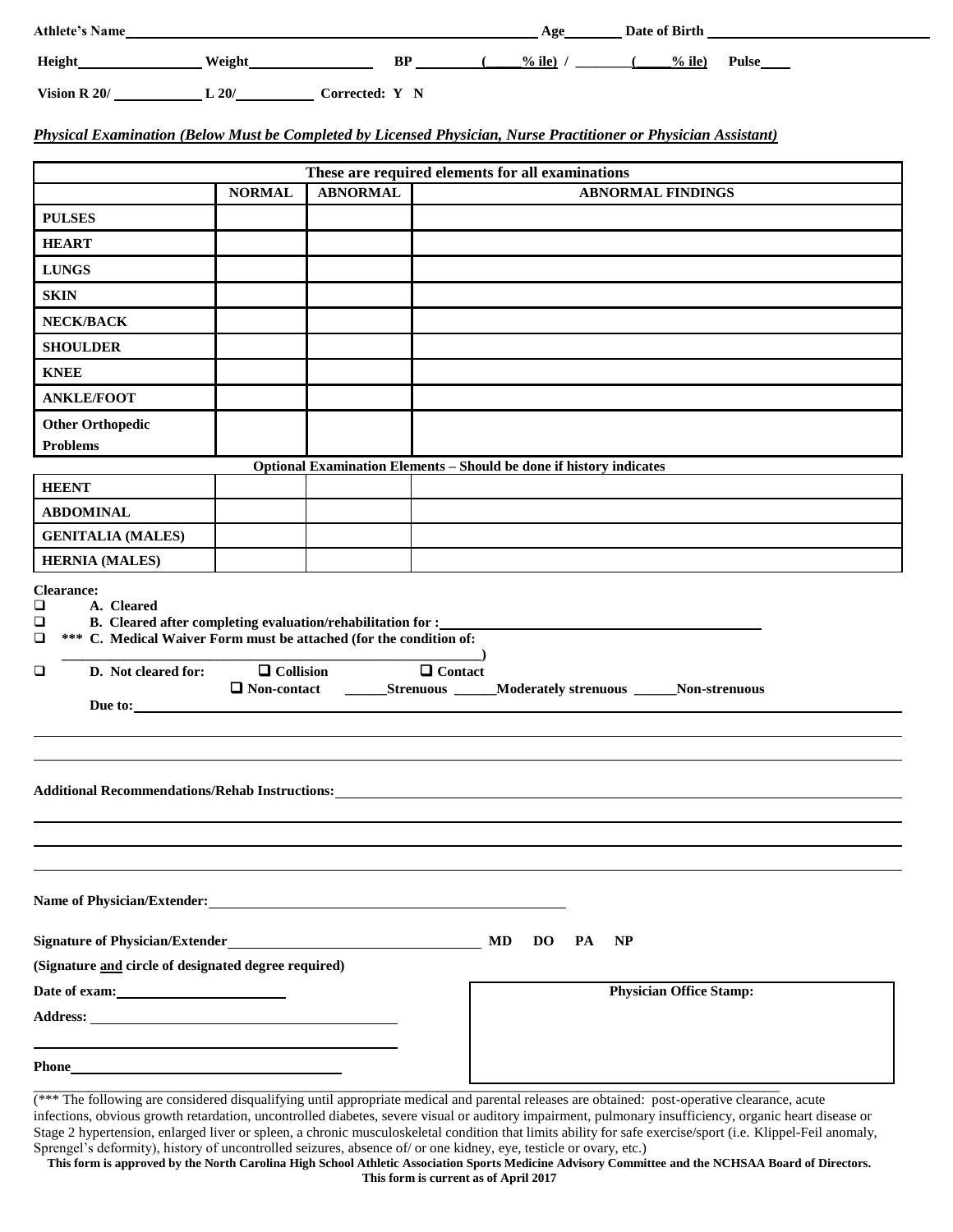Hazing: According to WCPSS Board Policy 6420.2, hazing is prohibited. No group or individual shall require a student to wear abnormal dress, play abusive or ridiculous tricks on him/her, frighten, scold, beat, harass, or subject him/her to personal indignity.

*The Board of Education is required to expel any student convicted of hazing under NC Criminal Statute §14-35.*

Code of Sportsmanship: It is recognized that public school interscholastic athletic events should be conducted in such a manner that good sportsmanship prevails at all times. Every effort should be made to promote a climate of wholesome competition. Unsportsmanlike acts will not be tolerated. A player is under the coach's control from the time he/she arrives at the athletic field until he/she leaves the field. The penalties listed in the North Carolina High School Athletic Association Handbook will be adhered to for any athlete ejected from an athletic contest.

**NCHSAA Regulations Student Athlete Pledge**— As a student athlete, I am a role model. I understand the spirit of fair play while playing hard. I will refrain from engaging in all types of disrespectful behavior, including inappropriate language, taunting, trash talking, and unnecessary physical contact. I know the behavior expectations of my school, my conference, and the NCHSAA and hereby accept the responsibility and privilege of representing this school and community as a student athlete.

Parent Pledge– As a parent, I acknowledge that I am a role model. I will remember that school athletics is an extension of the classroom, offering learning experiences for the students. I must show respect for all players, coaches, spectators, and support groups. I will participate in cheers that support, encourage, and uplift the teams involved. I understand the spirit of fair play and the good sportsmanship expected by our school, our conference and the NCHSAA. I hereby accept my responsibility to be a model of good sportsmanship that comes with being the parent of a student athlete.

**Football**—Student athletes who are members of the school football team must read, review with parent/guardian, and sign an extra form entitled Safety List for Football Players. This form emphasizes specifics of tackling, blocking, running the ball, basic hitting (contact) position, fundamental technique, and fitting/use of equipment. This form will be available from your football coach and must be completed prior to practicing with pads.

**NCHSAA Sportsmanship/Ejection Policy**—We acknowledge that we, both the student and parent whose names appear below, have read and understand the NCHSAA Sportsmanship/Ejection Policy. We understand that the following types of behavior will result in an ejection from an athletic contest: fighting, taunting or baiting, profanity directed toward an official or an opponent, obscene gestures, disrespectfully addressing an official, flagrant contact.

 $1$ st ejection: 2 game suspension in all sports *except* 1 game for football (fighting is a four game suspension in all sports *except* 2 games for football).

 2  $2<sup>nd</sup>$  ejection: Suspended for remainder of sport season.

 3  $3<sup>rd</sup>$  ejection: Suspended from ALL athletic competition for 365 days from date of  $3<sup>rd</sup>$  ejection.

> **Transportation for Athletic Events—**If student transportation is by a Wake County system-owned vehicle, the school system vehicle liability coverage is applicable to any vehicular accident. If student transportation is by private vehicle, the vehicle owner's liability coverage is applicable to any vehicular accident. Parent or adult drivers should be aware that they may be held responsible for injuries to any individuals they are transporting and must certify that any private vehicle used is covered by at least the North Carolina state required insurance coverage. All student athletes who travel with a team to an away athletic event must return to the school with the team. The only exception to this policy is when both the coach and parent/legal custodian agree that it is beneficial for the student athlete to ride home with the parent/legal custodian. Student athletes are not to ride home from athletic events with any other person.

> **Medical Authorization—**As the parent or legal custodian of this student athlete, I grant permission for treatment deemed necessary for a condition arising during or affecting participation in sports, including medical or surgical treatment recommended by a medical doctor. I understand that every effort will be made to contact me prior to treatment. Also, permission is granted to release medical information to the school and athletic trainer or first responder.

> **Risk of Injury** – We acknowledge and understand that there is a risk of injury involved in athletic participation. We understand that the student-athlete will be under the supervision and direction of a WCPSS athletic coach. We agree to follow the rules of the sport and the instructions of the coach in order to reduce the risk of injury to the student and other athletes. However, we acknowledge and understand that neither the coach nor WCPSS nor Heads Up Football LLC (if applicable) can eliminate the risk of injury in sports. Injuries may and do occur. Sports injuries can be severe and in some cases may result in permanent disability or even death. We freely, knowingly, and willfully accept and assume the risk of injury that might occur from participation in athletics, including (if applicable) participation in Heads Up Football activities.

> **Residency Requirements – The NCHSAA residency requirements state, "the residence of any student shall be deemed to be that of his or her parents or sole surviving parent. In the event the parents are separated or divorced, the residence of the student shall be that of the parent to whom custody has been awarded by a court of competent jurisdiction....No non-parental guardianship will be recognized where a student has a living parent....Any student proposed for a contest is eligible at the school to which the local board of education assigns him or her within the unit of residence of a parent or legal custodian within this state." According to WCPSS Board Policy 6201 a "legal custodian" is a person or agency awarded legal custody of a child by a court of law. The athletic director of the school must be notified of any student not living with a parent or legal custodian. No person other than a parent or legal custodian may sign off on this document.**

> We, the undersigned student and parent/legal custodian, certify that the home address shown on this document is our sole, bona fide domicile as provided to the Wake **County Public School System Office of Growth Management. We also agree that we will notify the high school principal immediately of any change in domicile, since such a move may alter eligibility status.**

> We have read the eligibility rules and this document and understand all of the requirements for athletic participation. We agree to comply with the requirements set forth **in the eligibility rules and this document. All information contained in this document is accurate and correct.**

*Providing false information on this form may cause the student athlete to lose athletic eligibility.*

| <b>Student Athlete:</b>                |                                                                                                       |                                                                                                                                                              | <b>Date</b> |
|----------------------------------------|-------------------------------------------------------------------------------------------------------|--------------------------------------------------------------------------------------------------------------------------------------------------------------|-------------|
|                                        | (Signature)                                                                                           | (Printed Name of Student Athlete)                                                                                                                            |             |
| <b>Parent</b>                          |                                                                                                       |                                                                                                                                                              | <b>Date</b> |
|                                        | (Signature)                                                                                           | (Printed Name of Parent)                                                                                                                                     |             |
| <b>Legal Custodian</b>                 |                                                                                                       |                                                                                                                                                              | <b>Date</b> |
|                                        | (Signature)                                                                                           | (Printed Name of Legal Custodian)                                                                                                                            |             |
|                                        | *Please note the residency requirements and definition of legal custodian on page 4 of this document. |                                                                                                                                                              |             |
|                                        |                                                                                                       | For official use only: This form must be signed by the school principal in cases where the student has indicated on page 1 of this document that they        |             |
|                                        |                                                                                                       | have been convicted of a felony in this or any other state, or adjudicated as a delinguent for an offense that would be a felony if committed by an adult in |             |
|                                        | this or any other state. In such cases, participation in high school athletics is denied.             |                                                                                                                                                              |             |
| $\alpha$ 1 1 $\alpha$ i 1 $\alpha$ i 1 |                                                                                                       |                                                                                                                                                              |             |

School Principal Signature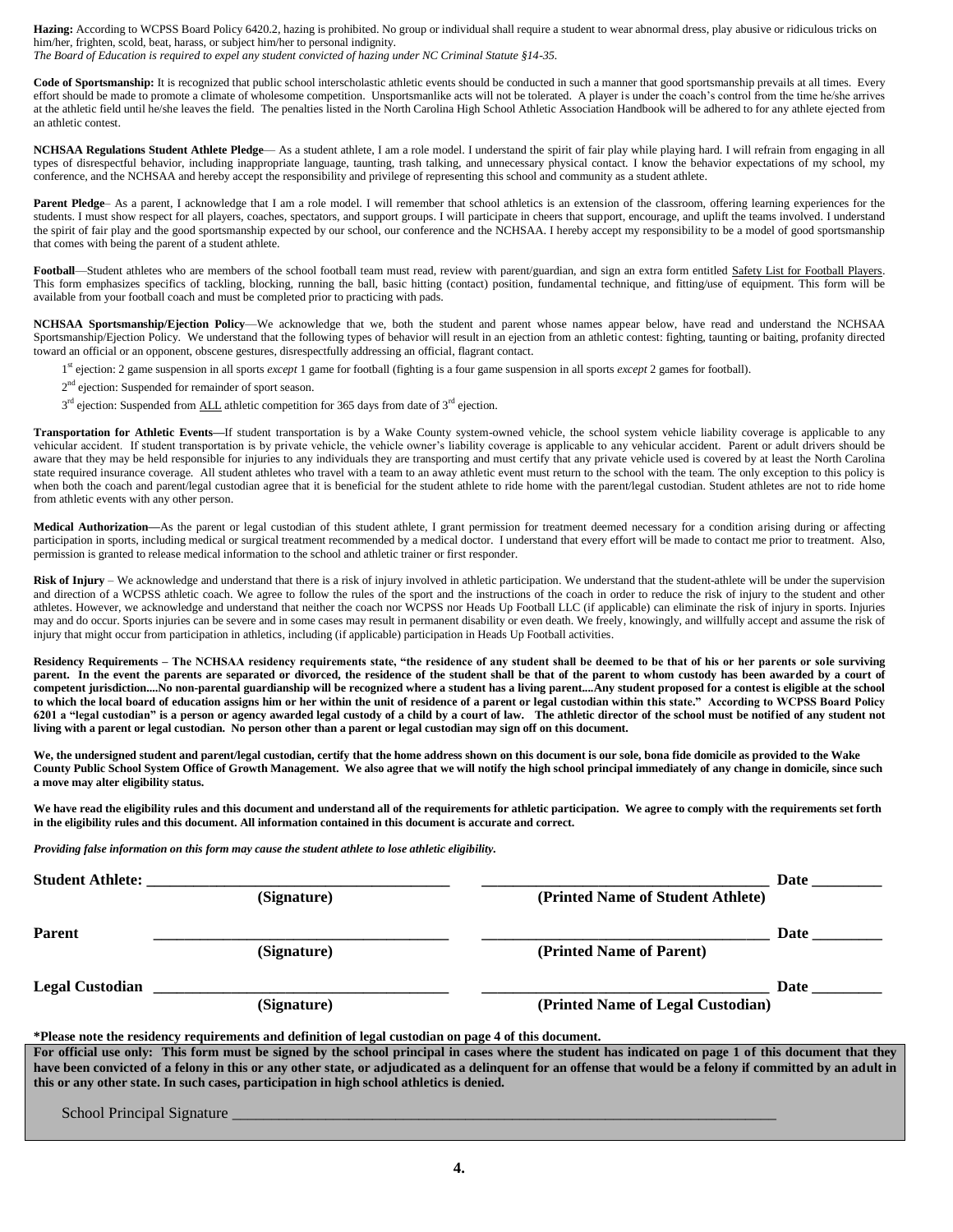# **Gfeller-Waller NCHSAA Student-Athlete & Parent/Legal Custodian ConcussionStatement Form**

Instructions: The student athlete and his/her parent or legal custodian, must initial beside each statement acknowledging that they have read and understand the corresponding statement. The student-athlete should initial in the left column and the parent or legal custodian should initial in the left column. Some statements are applicable only to the student-athlete and should only be initialed by the student-athlete. This form must be completed for each student-athlete, even if there are multiple student-athletes in the household.

Student-Athlete Name: (pleaseprint)

Parent/Legal Custodian Name(s): (pleaseprint)

| Student-<br>Athlete<br><b>Initials</b> |                                                                                                                                                                                                                                              | Parent/Legal<br>Custodian(s)<br><b>Initials</b> |
|----------------------------------------|----------------------------------------------------------------------------------------------------------------------------------------------------------------------------------------------------------------------------------------------|-------------------------------------------------|
|                                        | A concussion is a brain injury, which should be reported to my parent(s) or legal<br>custodian(s), my or my child's coach(es), or a medical professional if one is<br>available.                                                             |                                                 |
|                                        | A concussion cannot be "seen." Some signs and symptoms might be present<br>immediately; however, other symptoms can appear hours or days after an injury.                                                                                    |                                                 |
|                                        | I will tell my parents, my coach and/or a medical professional about my injuries and<br>illnesses.                                                                                                                                           | <b>Not</b><br>Applicable                        |
|                                        | If I think a teammate has a concussion, I should tell my coach(es), parent(s)/ legal<br>custodian(s) or medical professional about the concussion.                                                                                           | <b>Not</b><br>Applicable                        |
|                                        | I, or my child, will not return to play in a game or practice if a hit to my, or my child's,<br>head or body causes any concussion-related symptoms.                                                                                         |                                                 |
|                                        | I, or my child, will need written permission from a medical professional trained in<br>concussion management to return to play or practice after a concussion.                                                                               |                                                 |
|                                        | Based on the latest data, most concussions take days or weeks to get better. A<br>concussion may not go away, right away. I realize that resolution from a concussion<br>is a process that may require more than one medical visit.          |                                                 |
|                                        | I realize that ER/Urgent Care physicians will not provide clearance to return to play<br>or practice, if seen immediately or shortly after the injury.                                                                                       |                                                 |
|                                        | After a concussion, the brain needs time to heal. I understand that I or my child is<br>much more likely to have another concussion or more serious brain injury if return to<br>play or practice occurs before concussion symptoms go away. |                                                 |
|                                        | Sometimes, repeat concussions can cause serious and long-lasting problems.                                                                                                                                                                   |                                                 |
|                                        | I have read the concussion symptoms listed on the Student-Athlete/ Parent Legal<br><b>Custodian Concussion Information Sheet.</b>                                                                                                            |                                                 |
|                                        | I have asked an adult and/or medical professional to explain any information<br>contained in the Student-Athlete & Parent Concussion Statement Form or<br>Information Sheet that I do not understand.                                        |                                                 |

**By signing below, we agree that we have read and understand the information contained in the Student-Athlete & Parent/Legal Custodian Concussion Statement Form, and have initialed appropriately beside each statement.**

Signature of Student-Athlete Date